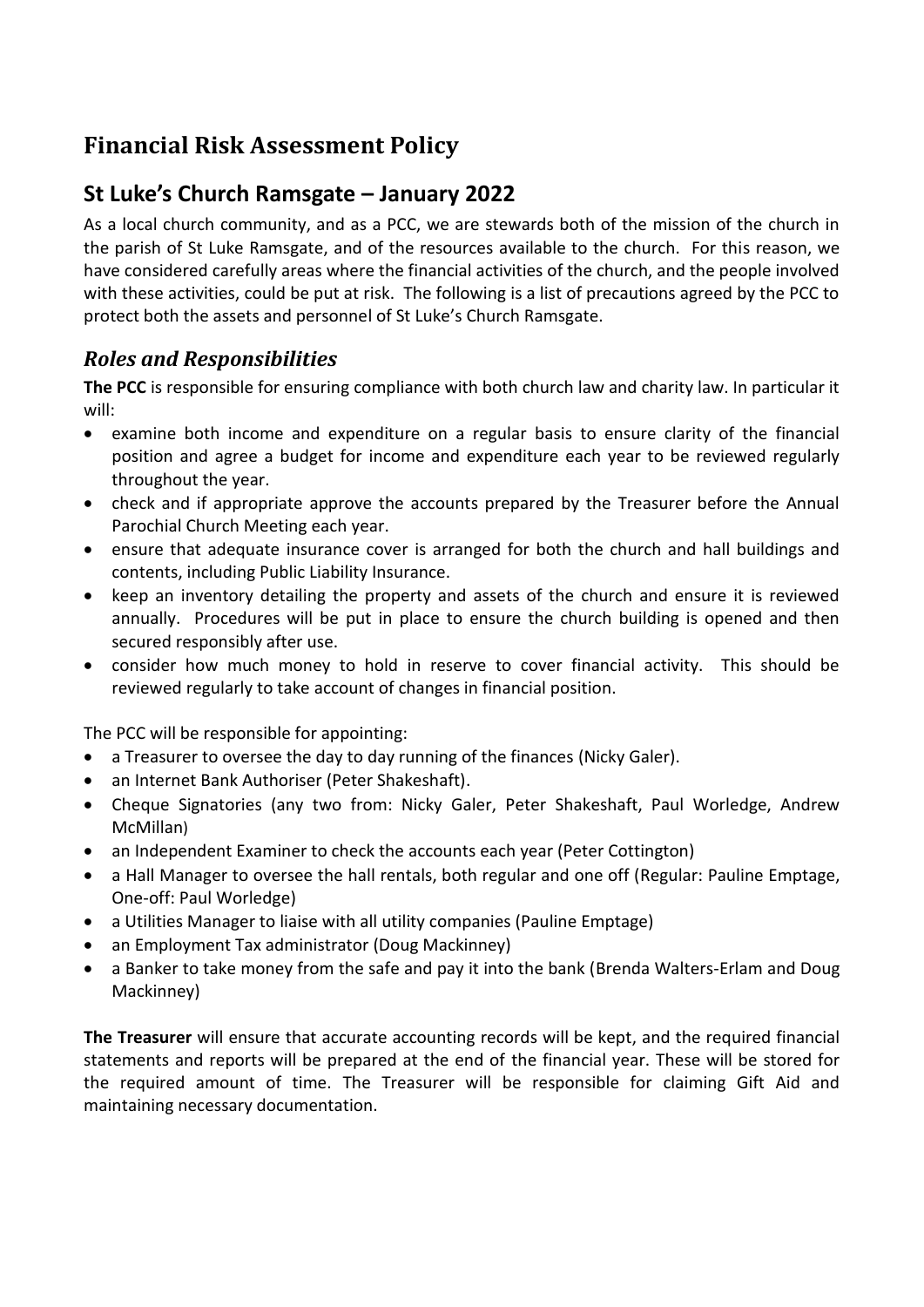The Treasurer will produce a monthly report for the Hall Manager to show all rental paid directly into the church bank account. They will also send an electronic photo of invoices and expenses paid by internet banking to **the Internet Bank Authoriser** to enable authorisation.

**The Hall Managers** will be responsible for overseeing the opening and closure of the hall for one-off bookings and ensure correct payment is received in advance. Each hall booking should be accompanied by a fully completed contract of hire form, which details the PCC's conditions of hire. A deposit should be taken which is non-refundable if the hall is not left in an acceptable condition, unless the Hall is booked online with a debit card and it is made clear that up to £50 will be charged in the event of damages incurred or excess cleaning required. They will also keep a verifiable record of all bookings.

Money for hall rental should be receipted immediately. The receipt should clearly show the date of the rental and the name of the renter. The funds should be placed in the church safe at the earliest opportunity.

The Hall Manager will check the list of regular rental payments provided by the Treasurer to ensure all hall hirers are up to date and ensure correct amounts are being received. Any lateness should be investigated immediately.

**The Utilities Manager** will ensure meters are being read accurately, competitive contracts are arranged, and that the Treasurer is informed when payments are to be made from the bank account.

**The Employment Tax Administrator** will ensure that HMRC are informed of all payment to employees of the church. A back-up copy of the employment records is kept on the vicar's computer.

**The Banker** is permitted to remove funds from the safe and take them home to be counted prior to banking. The church insurance policy will include cover for funds whilst in transit. The PCC considers it safer for this person to count money at home rather than being alone in the church building. They should, however, seek to pay money into the bank as soon as possible. It is recommended that the Banker varies the days and times of the week when they remove cash from the safe and when they take it to the bank.

#### *Giving to the Church and Confidentiality*

The PCC agrees that all matters of personal giving to the church remain confidential. The Treasurer will be the only person with full details of donations, to allow for sufficient record keeping and to allow accurate reclamation of tax where appropriate. It is accepted that on occasions, people involved with counting or banking money may see names on individual cheques and this information should remain confidential. The PCC has authorised a named person to assist the Treasurer with computer issues if the need arises.

The PCC agrees that no-one should feel obliged to contribute financially to the running of the church. For this reason, the offertory plate will not be passed round during services. The offertory box will be situated near the entrance to the church and permanently secured to the floor,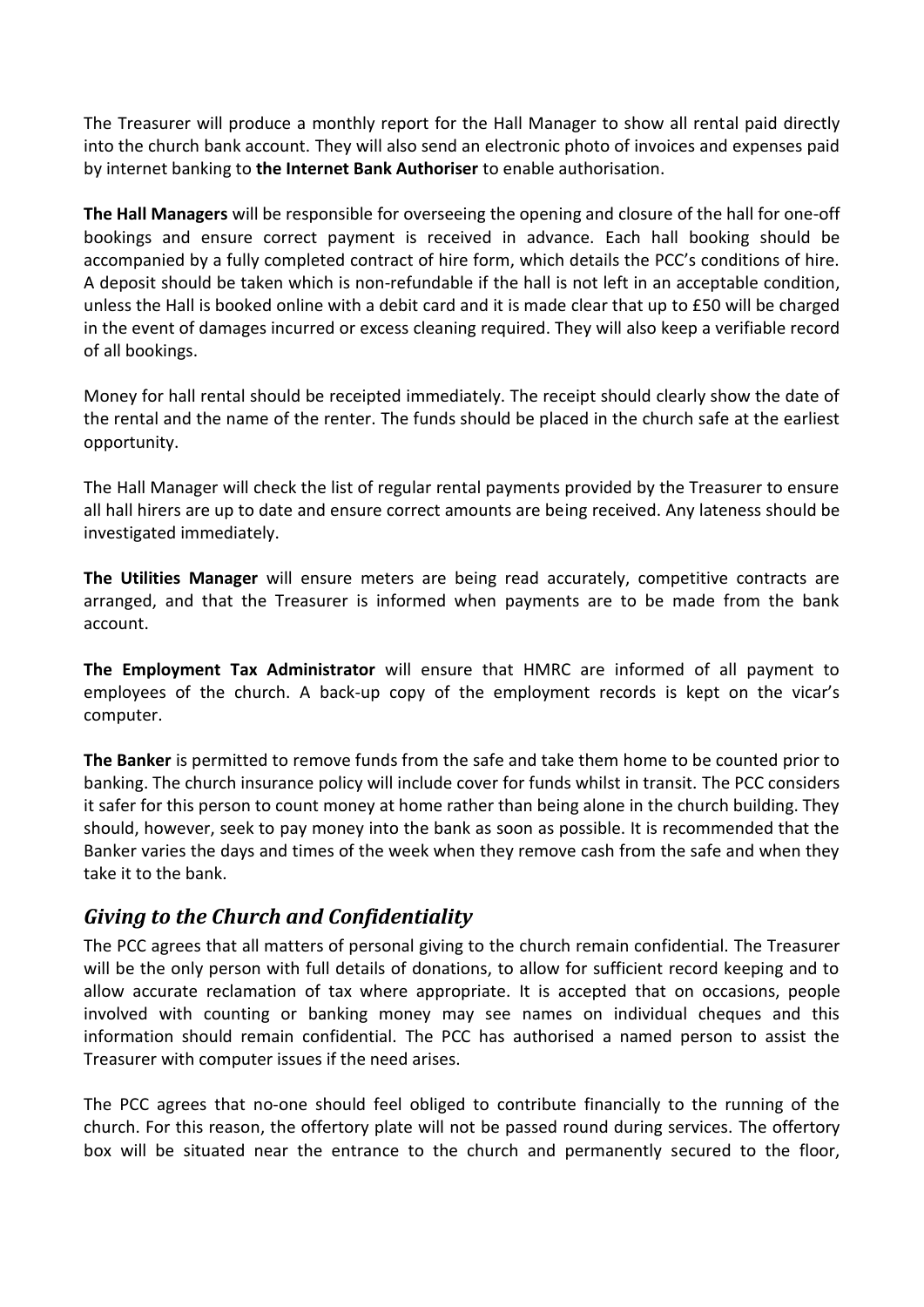accessible only by key, for security. On special occasions the plate may be passed round with prior notice having been given.

### *Pay, Payments and Expenditure*

The PCC is responsible for compliance with employment law and will ensure that the regulations for applying PAYE are adhered to. Employees will also be advised of their responsibilities under English law for declaring income from the church and other sources. This will include one-off payments to people who act as verger at weddings and funerals.

All cheque payments will be signed by two authorised signatories.

Payments via the online BACS system have been agreed by the PCC provided the Treasurer initiates them and they are then authorised by a named second person. The authoriser should always be a member of the PCC who is aware of the financial decisions made at meetings and is familiar with the financial activities of the church.

Blank cheques will never be signed.

The PCC agrees that three quotes will always be obtained when considering work to be carried out, where the cost of the work exceeds £500. In the case of emergency or urgent work then a trusted contractor should be used, but it is recognised that it may not be possible to obtain three quotes.

Where church members are required to make purchases from their own funds, money should be reclaimed using the blue Expense Form. Receipts should always be provided, and the form should be countersigned by the nominated person before being handed to the Treasurer. No items should be purchased without prior agreement from the Treasurer/PCC unless they come under part of the agreed PCC budget.

Where invoices are passed to the Treasurer for payment, the date of the receipt of the goods and a signature of the person who received them should be added to the invoice.

# *Handling Cash*

All church groups should keep accurate records of income and expenditure and produce an annual statement for the Church Treasurer at the end of the financial year. This should include receipts and a copy of the cashbook. Petty cash should be held in a locked tin within the church safe.

All income received at services will be counted and checked by two people using the forms provided. These people should not be related. Accurate signed paperwork will be kept with the cash, which will then be held in the safe prior to banking. Cash given at services must be counted at the end of the service and recorded in the Register of Services. Cash should not be carried forward to the following service/week.

Church funds should not be removed from the premises, except for banking or to purchase goods and should never be paid into personal/business bank accounts.

In some circumstances a bank paying in slip can be provided to allow monies to be paid directly into the church account. Accompanying paperwork should be passed to the treasurer immediately.